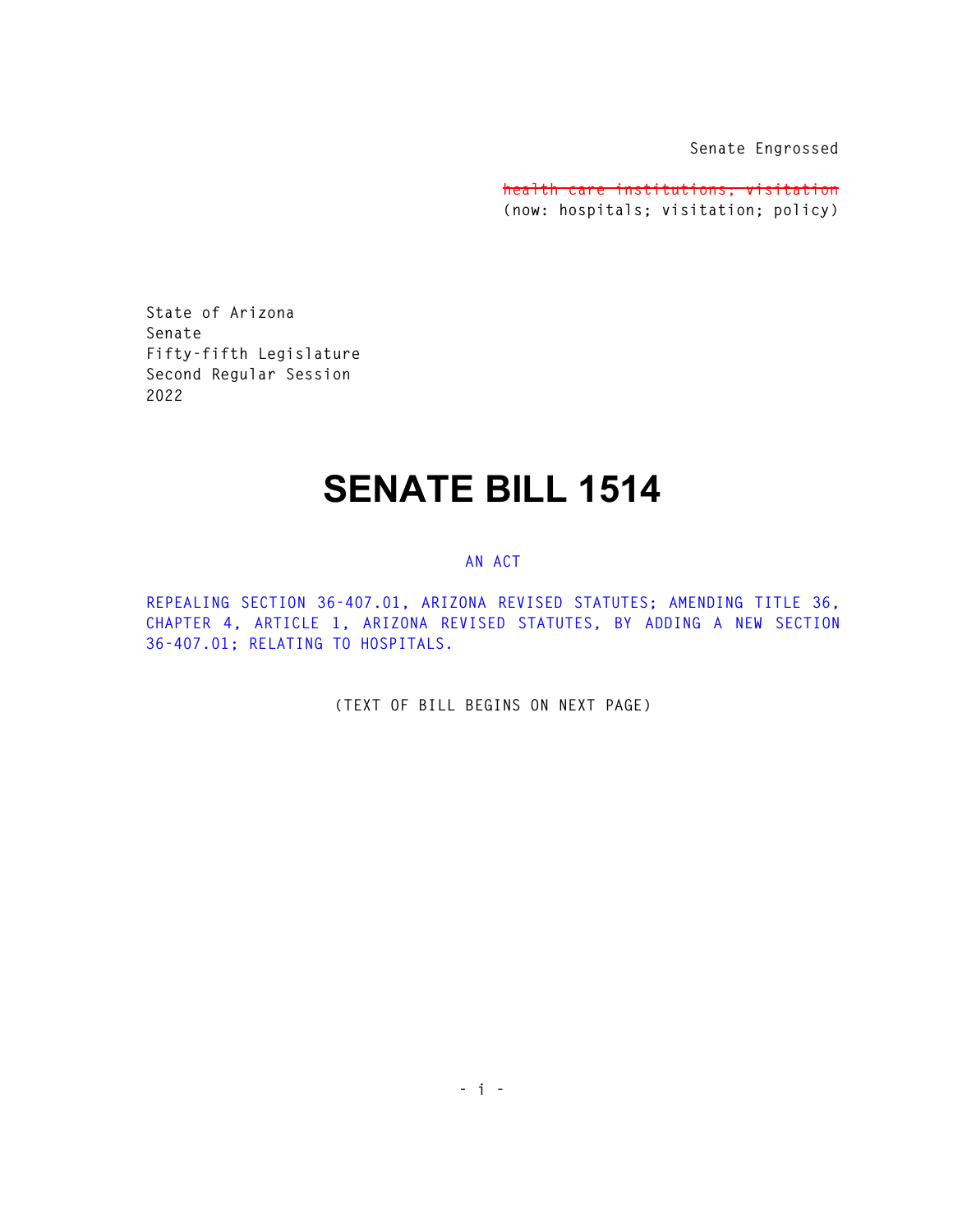**1 Be it enacted by the Legislature of the State of Arizona: 2 Section 1. Repeal 3 Section 36-407.01, Arizona Revised Statutes, is repealed. 4 Sec. 2. Title 36, chapter 4, article 1, Arizona Revised Statutes, 5 is amended by adding a new section 36-407.01, to read: 6 36-407.01. Visitation policies; notice; communication 7 devices; court petition; definitions 8 A. A HOSPITAL SHALL PROVIDE NOTICE OF ITS VISITATION POLICY TO EACH 9 PATIENT OR THE PATIENT'S REPRESENTATIVE. THE POLICY MUST ALLOW BOTH OF 10 THE FOLLOWING: 11 1. FOR THE PATIENT TO BE ACCOMPANIED BY AT LEAST TWO VISITORS OF 12 THE PATIENT'S CHOOSING. IF A PATIENT IS STAYING IN A ROOM WITH ANOTHER 13 PATIENT, THE HOSPITAL MAY LIMIT EACH PATIENT TO ONE VISITOR AT A TIME. 14 THE PATIENT MUST BE FREE TO CHANGE THE IDENTITY OF THESE VISITORS AS OFTEN 15 AS THE PATIENT WISHES. 16 2. IF A SERIOUS POSSIBILITY EXISTS THAT THE PATIENT WILL LOSE 17 CONSCIOUSNESS OR DIE WITHIN TWENTY-FOUR HOURS OR IF THE PATIENT HAS LOST 18 CONSCIOUSNESS, FOR ALL MEMBERS OF THE PATIENT'S IMMEDIATE FAMILY AND A 19 CLERGY MEMBER OF THE PATIENT'S CHOOSING TO VISIT THE PATIENT IMMEDIATELY 20 AND ON DEMAND UNLESS THE PATIENT HAS EXPRESSED A CONTRARY PREFERENCE. 21 B. A HOSPITAL'S VISITATION POLICY MAY: 22 1. NOT PLACE TIME RESTRICTIONS ON PATIENT VISITATION. 23 2. EXCLUDE VISITORS FROM THE EMERGENCY DEPARTMENT, FROM AREAS WHERE 24 SURGERIES OR PROCEDURES ARE PERFORMED OR PATIENTS ARE RECOVERING FROM A 25 SURGERY OR PROCEDURE AND FROM ANY AREA THE HOSPITAL DESIGNATES IN THE 26 POLICY IS NOT APPROPRIATE FOR VISITORS. 27 C. HOSPITAL STAFF MAY ASK A PATIENT'S VISITOR TO LEAVE AT THE 28 REQUEST OF THE PATIENT, FOR CONFIDENTIALITY OR PRIVACY PURPOSES OR BECAUSE 29 OF THE VISITOR'S CONDUCT. DURING TIMES WHEN A VISITOR MAY NOT BE ALLOWED 30 TO BE WITH A PATIENT, THE HOSPITAL SHALL PROVIDE A WAITING AREA FOR THE 31 VISITOR AND THE PATIENT'S HEALTH CARE PROVIDER SHALL COMMUNICATE REGULARLY 32 WITH THE VISITOR ABOUT THE PATIENT'S HEALTH CONDITION AND CARE. 33 D. A HOSPITAL SHALL ALLOW PATIENTS TO COMMUNICATE PROMPTLY AND ON 34 DEMAND WITH ANY PERSON OF THEIR CHOICE. EACH HOSPITAL SHALL HAVE A POLICY 35 ADDRESSING THE USE OF COMMUNICATION DEVICES, INCLUDING CELL PHONES, 36 SMARTPHONES AND PERSONAL COMPUTERS. THE POLICY SHALL ADDRESS AREAS OF THE 37 HOSPITAL WHERE AND INSTANCES WHEN COMMUNICATION DEVICES MAY BE RESTRICTED, 38 TAKING INTO CONSIDERATION PATIENT CONFIDENTIALITY AND PRIVACY. A HOSPITAL 39 MAY NOT, CONSISTENT WITH THE HOSPITAL'S POLICY: 40 1. PROHIBIT PATIENTS FROM HAVING COMMUNICATION DEVICES WITH THEM 41 SUCH AS CELL PHONES, SMARTPHONES AND PERSONAL COMPUTERS. 42 2. PROHIBIT PATIENTS FROM HAVING SUCH COMMUNICATION DEVICES BROUGHT 43 TO THEM PROMPTLY ON DEMAND OR FAIL TO PROVIDE MEANS BY WHICH SUCH A**